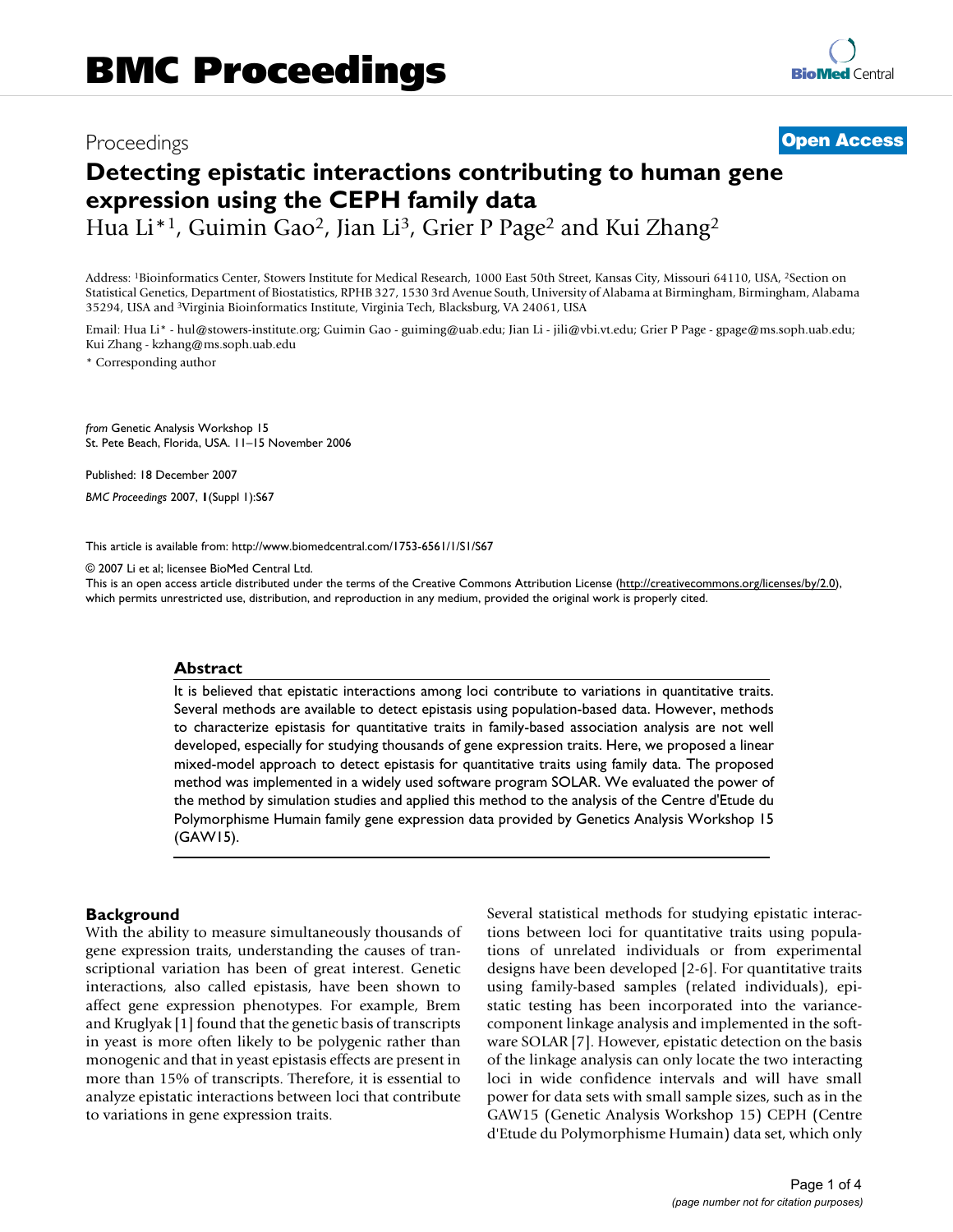contains 194 individuals. In this situation, associationbased methods are expected to have higher power for detecting epistasis. A variety of approaches [8,9] that focus on association testing can be used to detect epistasis [3]. However, these are transmission-disequilibrium test (TDT)-based methods, which also have lower power in epistasis studies. Also, it is complicated to identify the best statistical model for the joint effects of loci including their interactions through model selection, particularly for analyzing thousands of gene expression traits for thousands of markers.

In this paper, we have extended the association-based linear regression model [2,3] by adding a random polygenic effect into the model to allow for familial data for epistasis detection of quantitative traits. The proposed linear mixed model was implemented in the widely used software program SOLAR [7], which calculates significance levels for each covariate, and performs covariate screening in the model. We applied the proposed method to a subset of the gene expression profiles in the CEPH data set as provided by GAW15.

## **Methods** *Statistical methods*

Based on the linear regression model of Cokerham and Zeng [2] (also see Cordell [3]), we propose a linear mixed model for detecting epistatic interactions for quantitative traits using family-based data:

$$
y = \mu + a_1 x_1 + d_1 z_1 + a_2 x_2 + d_2 z_2 + i_{aa} x_1 x_2 + i_{ad} x_1 z_2 + i_{dd} z_1 x_2 + i_{dd} z_1 x_2 + i_{dd} z_1 z_2 + W\beta + \nu + \varepsilon.
$$

This model assumes diallelic marker loci and that *y* is a normally distributed quantitative gene expression phenotype from related individuals, *W* is a vector of fixed covariates such as sex effects,  $\beta$  is the corresponding vector of coefficients, *v* is the random polygenic effect within a family, the vector of polygenic effects in each family follows multi-normal distribution N(0, 2A  $\sigma_{\rm f}^2$  ) where A is the kinship matrix and  $\sigma_f^2$  is the variance associated with vectors of polygenic effects, *ai* and *di* are the additive and dominant effects, and *xi* and *zi* are dummy variables related to the genotypes at the locus *i*. For example, for a diallelic locus, we might set  $x_i = 1$  and  $z_i = -0.5$  for genotype *BB*,  $x_i$  $= 0$  and  $z_i = 0.5$  for genotype *Bb*, and  $x_i = -1$  and  $z_i = -0.5$  for genotype *bb*, respectively.  $i_{aa}$ ,  $i_{ad}$ ,  $i_{da}$ , and  $i_{dd}$  are additiveadditive, additive-dominant, and dominant-dominant interaction effects between the two loci, respectively, corresponding to epistatic interaction effects, and  $\varepsilon$  is the

residual error, following normal distribution N(0,  $\sigma_e^2$ ). Significant interaction effects imply presence of epistasis.

To detect epistasis, for each gene expression phenotype, we ran Model (1) in SOLAR for each pair of single-nucleotide polymorphisms (SNPs) in the selected candidate regions (see Description of the data set for more details). The number of tests for each gene expression phenotype ranges from 6 to 820, depending on the marker density and size of the candidate regions selected for the epistasis search. For each gene expression phenotype, individual *p*values were adjusted using false-discovery rate (FDR) under the general dependency assumption [10] within each phenotype. FDR-adjusted *p*-values equal to or less than 0.05 (FDR  $\leq$  0.05) are considered to be significant.

## *Simulation study*

We simulated a data set based on the pedigree structure from CEPH family data, which has 14 three-generation families of 194 individuals. We considered two unlinked diallelic markers in our analysis with allele frequency of 0.5. Marker genotypes for the grandparents were generated assuming Hardy-Weinberg equilibrium at each locus. Genotypes for parents and children were simulated conditional on their parental genotypes following Mendel's law. As an example we evaluated the power (true negative rate) and type I error (false-positive rate) of the proposed method in identifying additive-additive epistatic effect *iaa*. Phenotypes of each individual was generated based on the Model (1), where  $a_1 = 0.2$ ,  $d_1 = 0.01$ ,  $a_2 = 0.2$ ,  $d_2 = 0.01$ ,  $i_{ad}$  $= i_{dd} = i_{dd} = 0$ ,  $\beta = 0.1$  (the vector W only contains sex),  $\sigma_f^2 = \sigma_e^2 = 0.5$  . When evaluating power and type I error we set  $i_{aa}$  = 0.7 and  $i_{aa}$  = 0, respectively. These values were chosen based on the estimated values from analysis of selected 27 traits in the CEPH family data. We plotted receiver operating characteristic (ROC) curve by calculating specificity and sensitivity as we varied the nominal threshold for determining the significant epistasis, where:

1 - specificity = (false positive)/(true negative + false positive)

sensitivity = (true positive)/(true positive + false negative).

## *Description of the dataset*

The CEPH family data provided by GAW15 includes 3554 Affymetrix® gene expressions measured for 194 individuals from 14 three-generation CEPH families. In addition, 2882 autosomal and X-linked SNPs were typed for these individuals.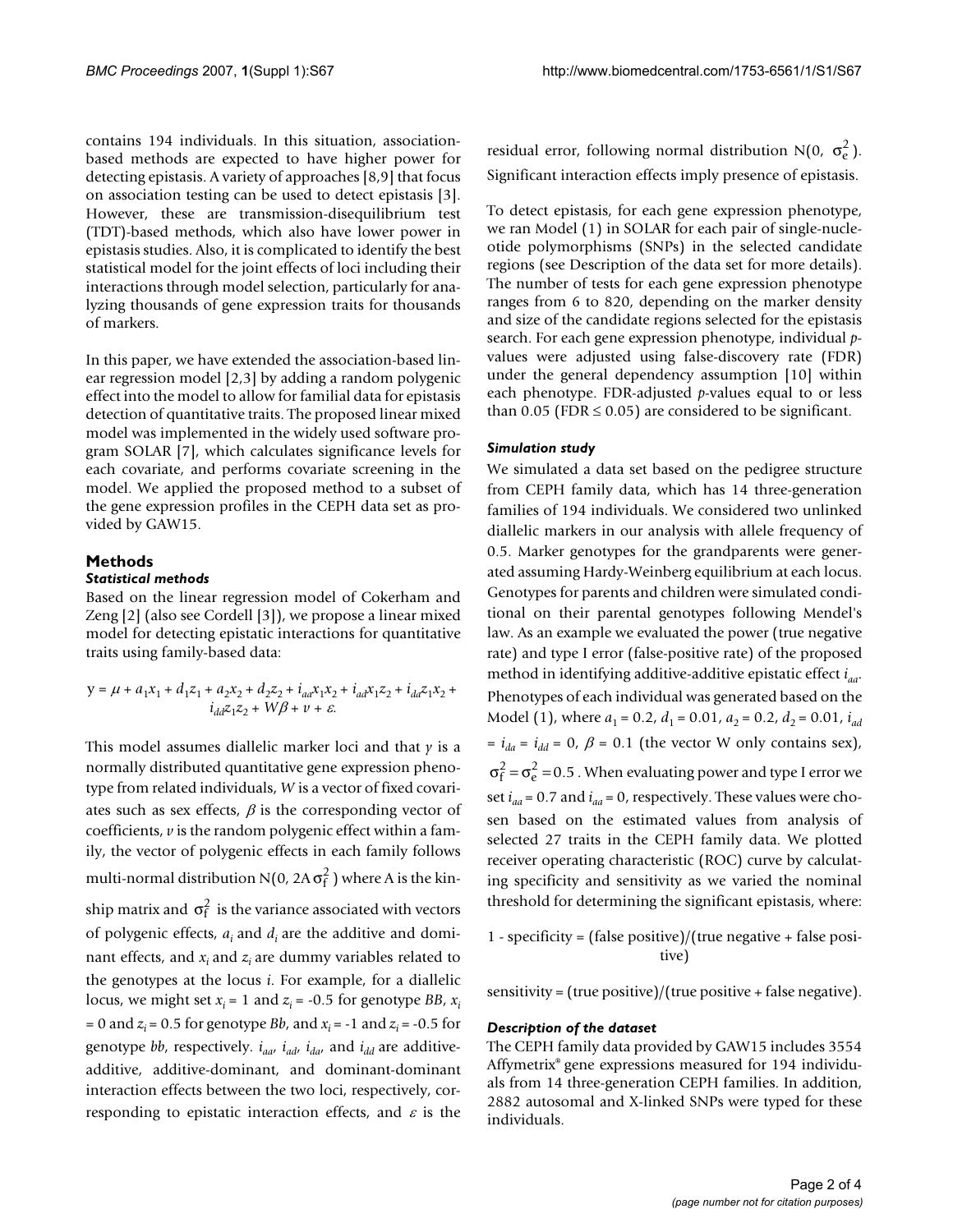The software package pedStat as distributed in Merlin version 1.0.1 [11] was used to check for Mendelian inconsistence, genotyping proportions, and heterozygosity of SNPs. SNP markers with minor allele frequencies less than 1% (equivalent to heterozygousity < 1.98%), markers with greater than 30% missing genotypes, and markers with only two of the three possible genotypes were removed from analysis, which left 2436 SNPs for our analysis.

We limited our analysis to the 27 gene expression phenotypes with the strongest linkage evidence of *cis* effects (Table 1 from Cheung et al [12]). Their Table 1 listed one to two peak markers for each phenotype, where a peak marker is the SNP with the most significant finding in the genome-wide association analysis (GWA) for this phenotype. Fourteen of the 27 gene expression phenotypes exhibited *cis* regulation (with *cis* peak markers) by the GWA analysis. For the phenotype *PPAT* there are two peak markers that point to both *cis* and *trans* regulation for this gene. For the remaining 12 phenotypes, the peak markers are *trans* markers. In our study, for each of the 27 phenotypes we selected a 15-Mb candidate region centered on the target gene location. If a *trans* peak marker was identified in the GWA analysis, we also selected an additional 15-Mb candidate region centred on that marker. We analyzed the epistatic effects for all possible combinations of the SNPs within the candidate regions.

## **Results**

#### *Simulated data*

We calculated the ROC profiles for detecting interacting SNPs using linear mixed Model (1). An ROC curve measures the trade-off between sensitivity (true-positive rate, TPR) and 1 - specificity (false-positive rate, FPR) for different cut-offs (Figure 1). Each threshold value results in a sensitivity and 1 - specificity, which is represented by a point on the ROC curve. For 100 simulated data sets, the TPR starts at 0.82 and quickly increases to 0.95, with FPR less than 0.11. When the nominal threshold is 0.05 for the significant calls of epistasis, the power is 0.95 and the type I error is 0.08 in identifying the additive by additive epistasis effect *iaa*. In summary, simulation results indicate the proposed linear mixed model has high sensitivity (power) and specificity for detecting SNP-pair interaction in family data for two unlinked markers.

## *CEPH family data*

When applying the linear mixed model to the analysis of the CEPH data, a total of six SNP pairs showed significant epistatic interactions for three gene expression phenotypes (Table 1). Two out of six significant epistatic effects are from SNPs that are located on two regions from different chromosomes. These two regions are corresponding to the *cis* linkage region and the *trans* association marker.



**Figure 1** Receiver operating characteristic (ROC) curves for 100 simulated data.

These results show gene expression regulation cannot be simplified as *cis* or *trans* regulation because both *cis* or *trans* effects simultaneously contribute to variation in message RNA expression level. The strong epistatic interactions between SNPs could be interpreted as the strong epistatic interactions between genes if the nearby genes are in linkage disequilibrium (LD) with SNPs. For example, the SNP rs1537638 is within the gene *PTK7* (protein tyrosine kinase 7), which is located on chromosome 6 and shows significant interaction with the SNP rs1505694, which is close to the gene *ITGB1BP1* (integrin β1 binding protein 1) on chromosome 2. This suggests that these two genes might physically or genetically interact with each other or be involved in the same biological process. In fact, proteins encoded by these two genes are indeed involved in the cell adhesion process, in which *PTK7* is a receptor tyrosine kinase transducing extracellular signals across the cell membrane and *ITGB1BP1* plays an important role during integrin-dependent cell adhesion by binding the  $\beta$ 1 integrin cytoplasmic domain.

## **Conclusion and discussion**

We have presented an association-based method for detecting epistatic interactions for quantitative traits using family data, and applied this method to the analysis of gene expression phenotypes of CEPH family data provided by GAW15. When we applied the proposed method to the CEPH data, we detected six SNP pairs that showed significant epistatic interactions for 3 gene expression